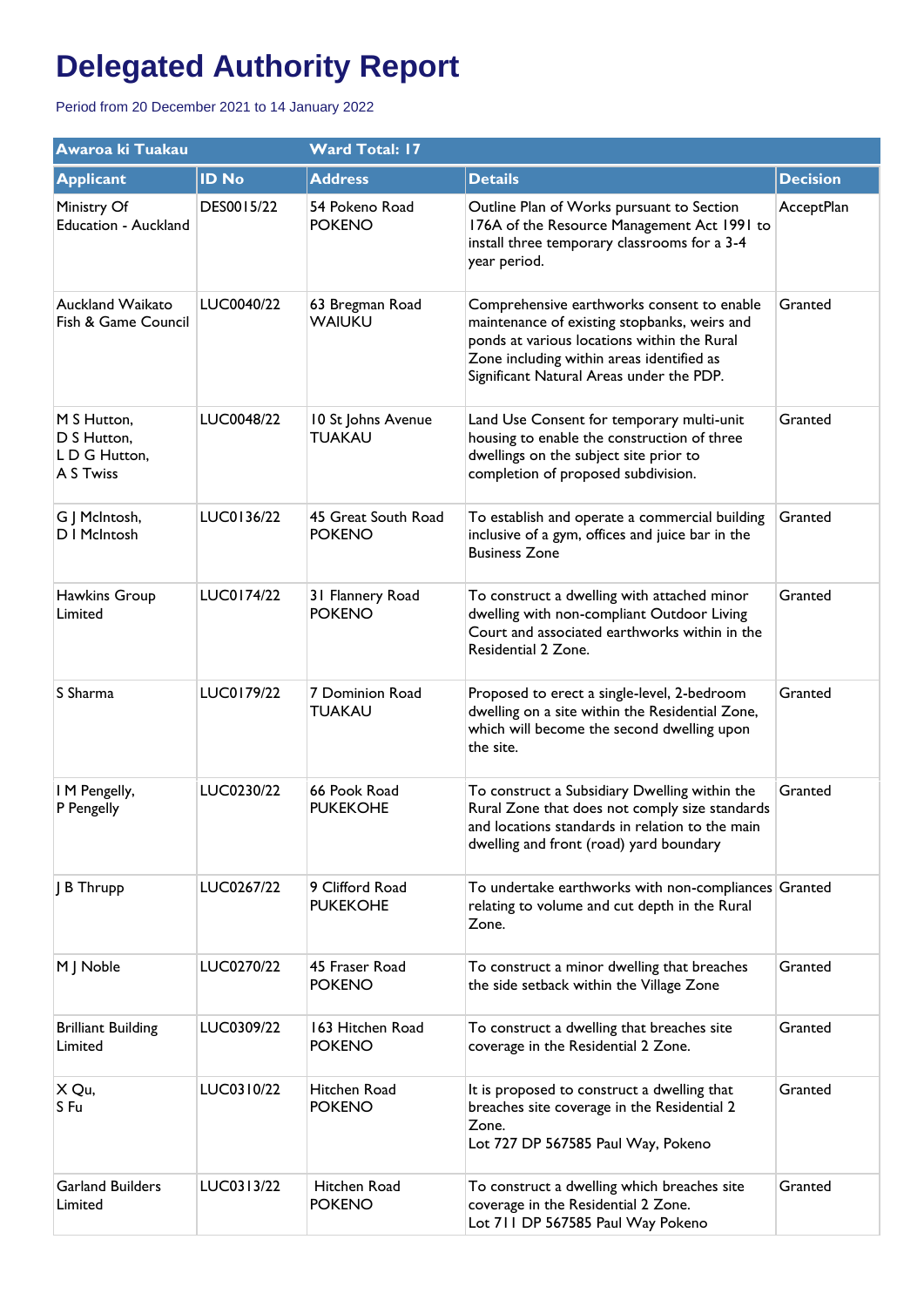| Sri Om Incorporated   LUC0444/18.01                      |               | 250 Hull Road<br><b>WAIUKU</b>                 | Application to vary conditions I (General<br>Accordance), 14 (Car Parking), 16 (updated<br>Three Waters Report) and correction of the<br>condition numbering to be sequential in<br>resource consent LUC0444/18.01 to make<br>provision for a new building and ablution block<br>to the consented community facility for a<br>meditation and prayer centre in the Rural Zone                                                                                                                                                                                                       | Granted         |
|----------------------------------------------------------|---------------|------------------------------------------------|------------------------------------------------------------------------------------------------------------------------------------------------------------------------------------------------------------------------------------------------------------------------------------------------------------------------------------------------------------------------------------------------------------------------------------------------------------------------------------------------------------------------------------------------------------------------------------|-----------------|
| M S Hutton,<br>D S Hutton,<br>L D G Hutton,<br>A S Twiss | SUB0019/22    | 10 St Johns Avenue<br><b>TUAKAU</b>            | Subdivision: Three lot subdivision in the<br>Residential Zone to create allotments that are<br>below the minimum lot size of 350 m2 by up to<br>53m2.                                                                                                                                                                                                                                                                                                                                                                                                                              | Granted         |
| Neale Russell Limited SUB0084/22                         |               | <b>MERCER</b>                                  | 16 Horace Russell Road Operative District Plan: To subdivide one<br>freehold title into two titles in the Business<br>(Franklin) Zone.<br>NESCS: Discretionary consent is also required<br>under the National Environmental Standard for<br>Assessing and Managing Contaminants in Soil to<br>Protect Human Health (NESCS) as there was<br>no Preliminary Site Investigation (PSI) or<br>Detailed Site Investigation (DSI) submitted with<br>the application.                                                                                                                      | Granted         |
| <b>B</b> G Estall,<br>P W Estall                         | SUB0094/21.01 | 22 St Johns Avenue<br><b>TUAKAU</b>            | Application to amend Condition 10 to include<br>reference to onsite stormwater detention tank<br>design and sizing, amend Condition 17 to<br>include an additional advice note and to include<br>a new consent notice for the installation and<br>maintenance of the detention tanks on Lots 1<br>and 3 and for the long term maintenance on Lot<br>2.                                                                                                                                                                                                                             | Granted         |
| <b>RCR Properties</b><br>Limited                         | SUB0207/21    | 118C Barnaby Road<br><b>TUAKAU</b>             | <b>Subdivision Consent</b><br>Operative District Plan: Environmental Lot<br>subdivision within the Environmental<br>Enhancement Overlay Area on a site subject to<br>an Ecological Corridor, in exchange for the<br>creation of one additional allotment in the Rural<br>Zone with non-compliance regarding number of<br>users for a private way.<br>Proposed District Plan:<br>Subdivision of a property dividing an existing<br>Significant Natural Area.<br><b>Consent Notice Variation</b><br>Vary Consent Notice 9994405.3 relating to no<br>further subdivision of the site. | Granted         |
| <b>Eureka</b>                                            |               | <b>Ward Total: 4</b>                           |                                                                                                                                                                                                                                                                                                                                                                                                                                                                                                                                                                                    |                 |
| <b>Applicant</b>                                         | <b>ID No</b>  | <b>Address</b>                                 | <b>Details</b>                                                                                                                                                                                                                                                                                                                                                                                                                                                                                                                                                                     | <b>Decision</b> |
| M P Williams,<br>S D Vincent                             | LUC0280/22    | 353 Scotsman Valley<br>Road<br><b>TAUWHARE</b> | To allow for part of a dwelling to be<br>constructed within Lot 5, within the Country<br>Living Zone 12m minimum building setback to<br>the eastern boundary of Lot 5, and within the<br>Rural Zone 25m minimum building setback to<br>the eastern boundary of Lot 5, under the<br>Operative District Plan.                                                                                                                                                                                                                                                                        | Granted         |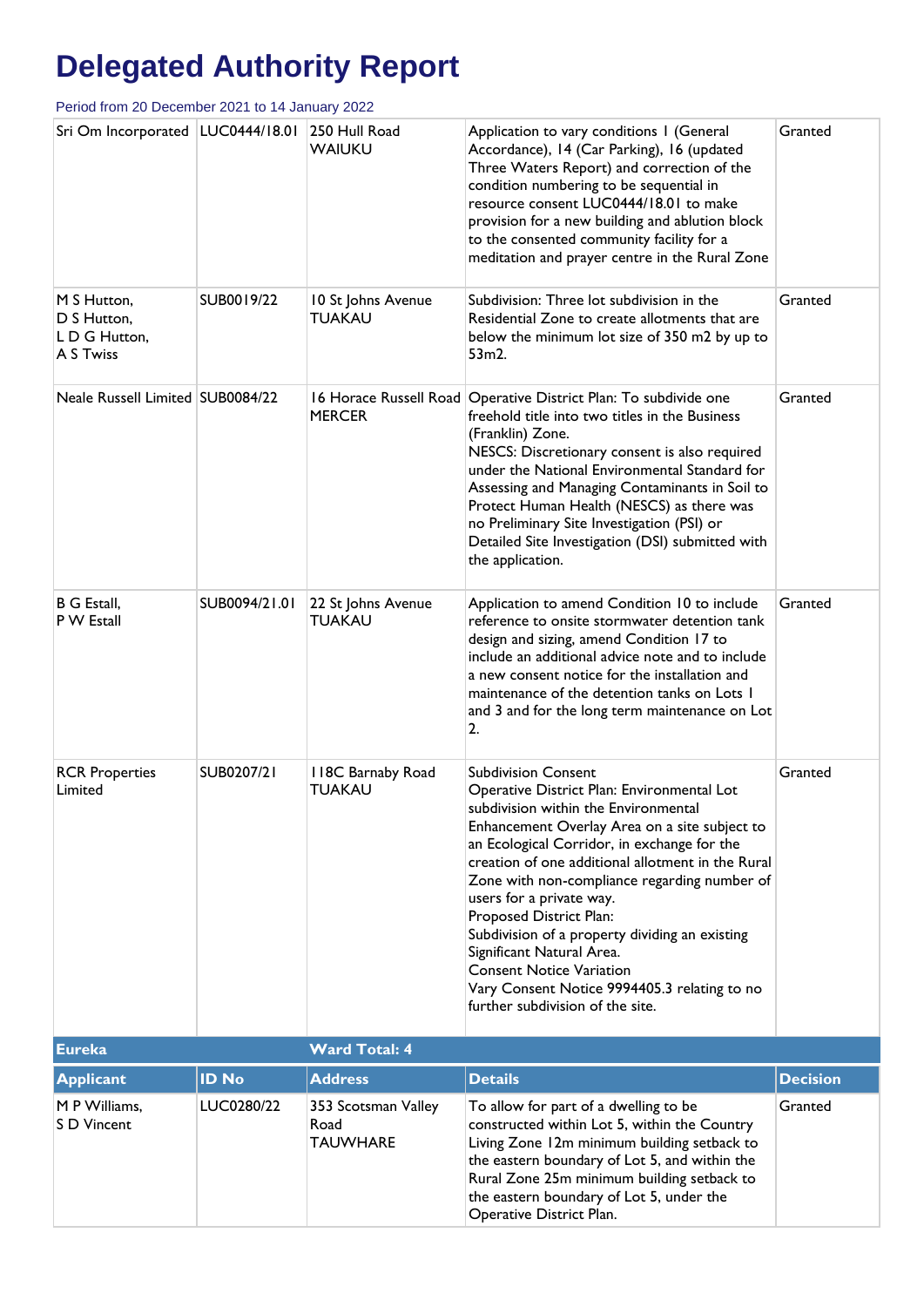| M P Williams,<br>S D Vincent,<br><b>Shane Vincent Family</b><br>Trust,<br><b>Williams Family Trust</b> | SUB0064/19    | 353 Scotsman Valley<br>Road<br><b>TAUWHARE</b>  | To undertake a 5 lot subdivision in two stages,<br>where one lot is a conservation house<br>allotment in the Rural Zone and for three rural-<br>residential lots in the Country Living Zone,<br>which do not comply with Operative District<br>Plan rules relating to subdivision-policy areas,<br>allotment boundaries, frontage, road access,<br>access and entrances and building platform. | Granted         |
|--------------------------------------------------------------------------------------------------------|---------------|-------------------------------------------------|------------------------------------------------------------------------------------------------------------------------------------------------------------------------------------------------------------------------------------------------------------------------------------------------------------------------------------------------------------------------------------------------|-----------------|
| T A Tuliau,<br>S Whiting                                                                               | SUB0133/22    | 221 Woodside Road<br><b>MATANGI</b>             | To relocate the boundary of two continuous<br>records of title in common ownership within<br>the Rural Zone.                                                                                                                                                                                                                                                                                   | Granted         |
| Kalvary Farms<br>Limited                                                                               | SUB0151/22    | 63 Hooper Road<br><b>EUREKA</b>                 | To create two additional allotments from two<br>existing records of title, one of which being<br>issued post 6 December 1997 with a separation<br>distance non-compliance in the Rural Zone.                                                                                                                                                                                                   | Granted         |
| Hukanui - Waerenga                                                                                     |               | <b>Ward Total: 6</b>                            |                                                                                                                                                                                                                                                                                                                                                                                                |                 |
| <b>Applicant</b>                                                                                       | <b>ID No</b>  | <b>Address</b>                                  | <b>Details</b>                                                                                                                                                                                                                                                                                                                                                                                 | <b>Decision</b> |
| <b>CB Lawyers Trustee</b><br>Limited,<br>  M M Annals,<br><b>B S Graham</b>                            | LUC0252/22    | 60 Williamson Road<br><b>GORDONTON</b>          | Land use consent for earthworks for the<br>construction of a new dwelling and garage                                                                                                                                                                                                                                                                                                           | Granted         |
| Foster & Milroy<br><b>Trustee Company</b><br>Limited,<br>R W Taylor,<br>C A Taylor                     | LUC0264/22    | 257 Puketaha Road<br><b>PUKETAHA</b>            | To construct a Dependent Persons Dwelling<br>that exceeds the permitted total building<br>coverage of 500m2 within the Rural Zone.                                                                                                                                                                                                                                                             | Granted         |
| P W Rogers,<br>J E Smith,<br>RW & LM Crampton<br>Family Trust,<br>M Smith,<br>M J Smith                |               | LUC0526/21.01 82 Graham Road<br><b>ROTOTUNA</b> | S127 RMA 1991 Change/Cancel Conditions of<br>LUC0526/21 consent conditions relating to the<br>location of an existing building within the<br>applicable rural zone setback                                                                                                                                                                                                                     | Granted         |
| C W Hickey                                                                                             | SUB0070/22    | 869 Taniwha Road<br><b>WAERENGA</b>             | General subdivision to create two additional<br>allotments and simultaneous boundary<br>relocation between a total of 4 records of titles<br>in the Rural Zone.                                                                                                                                                                                                                                | Granted         |
| P W Rogers,<br>J E Smith,<br>RW & LM Crampton<br>Family Trust,<br>M Smith                              | SUB0134/21.01 | 82 Graham Road<br><b>ROTOTUNA</b>               | To relocate condition $19(d)$ (stage I) to be<br>condition 20(b) (stage 2) and change condition<br>I of the land use application in the Rural Zone.                                                                                                                                                                                                                                            | Granted         |
| T N E Nikau                                                                                            | SUB0185/21    | 216 Waikare Road<br>WAITERIMU                   | Undertake a boundary relocation and general<br>subdivision between two Titles in the Rural<br>Zone that are not in common ownership,<br>where one Title does not meet the definition of<br>a viable Record of Title & an Esplanade Reserve<br>is not being provided.                                                                                                                           | Granted         |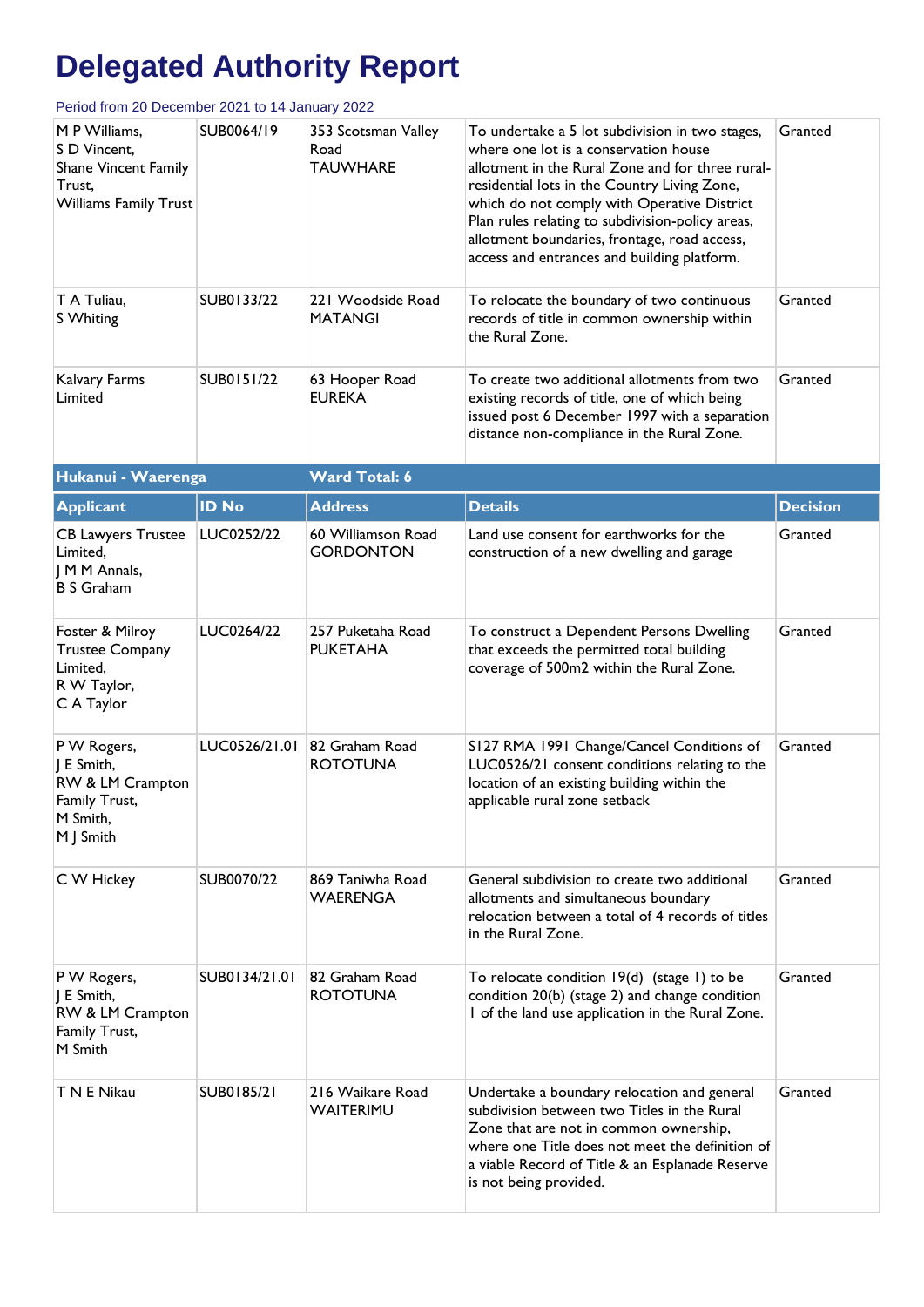| <b>Huntly</b><br><b>Ward Total: 4</b>                               |               |                                               |                                                                                                                                                                                                                                                                                                                                             |                 |  |  |
|---------------------------------------------------------------------|---------------|-----------------------------------------------|---------------------------------------------------------------------------------------------------------------------------------------------------------------------------------------------------------------------------------------------------------------------------------------------------------------------------------------------|-----------------|--|--|
| <b>Applicant</b>                                                    | <b>ID No</b>  | <b>Address</b>                                | <b>Details</b>                                                                                                                                                                                                                                                                                                                              | <b>Decision</b> |  |  |
| Iroam International<br>Limited                                      | LUC0350/21.01 | 142A Harris Street<br><b>HUNTLY</b>           | Change Condition 1 to allow for the<br>construction of an additional bedroom to the<br>dwelling on Lot 2.                                                                                                                                                                                                                                   | Granted         |  |  |
| Ginger Acres Ltd                                                    | SUB0112/22    | 114 Pukekapia Road<br><b>ROTONGARO</b>        | To create two general lots from two Records<br>of Title (one post 1997) and undertake a<br>simultaneous boundary relocation within the<br>Rural Zone.                                                                                                                                                                                       | Granted         |  |  |
| R W Brien,<br>C M Brien                                             | SUB0137/22    | 721 Waikokowai Road<br><b>WAIKOKOWAI</b>      | To undertake boundary relocations between<br>four viable Records of Title and create one<br>additional lot via general subdivision, with non-<br>compliances relating to title date, allotment size<br>and boundaries, road access and frontage,<br>within the Rural Zone.<br>To revoke right of way A insofar as it relates to<br>Lot $5.$ | Granted         |  |  |
| P J L Christensen,<br>R M Christensen                               | VAR0004/22    | 3 Willow Lake Road<br><b>HUNTLY</b>           | To vary a consent notice relating to removing<br>geotechnical requirements.                                                                                                                                                                                                                                                                 | Granted         |  |  |
| <b>Newcastle</b>                                                    |               | <b>Ward Total: 6</b>                          |                                                                                                                                                                                                                                                                                                                                             |                 |  |  |
|                                                                     |               |                                               |                                                                                                                                                                                                                                                                                                                                             |                 |  |  |
| <b>Applicant</b>                                                    | <b>ID No</b>  | <b>Address</b>                                | <b>Details</b>                                                                                                                                                                                                                                                                                                                              | <b>Decision</b> |  |  |
| B J Panckhurst                                                      | FST0008/22    | 155B Walsh Road<br><b>WHATAWHATA</b>          | Relocate a second-hand dwelling onto the<br>subject site in the Rural Zone                                                                                                                                                                                                                                                                  | Granted         |  |  |
| P I R Spicer                                                        | LUC0259/22    | <b>III Highbrook Way</b><br><b>WHATAWHATA</b> | To construct a Dependent Person's Dwelling<br>that will not share an outdoor living court with<br>the main dwelling in the Country Living.                                                                                                                                                                                                  | Granted         |  |  |
| Te Kahurangi Limited   LUC0274/20                                   |               | 484 Ngaruawahia Road<br>NGARUAWAHIA           | Establish and operate a function venue on a site $ G$ ranted<br>zoned rural                                                                                                                                                                                                                                                                 |                 |  |  |
| <b>CC Developments</b><br>Limited                                   | LUC0306/22    | 376 Horotiu Road<br><b>TE KOWHAI</b>          | for earthworks to establish an earth bund and<br>to construct a second vehicle entrance that fails<br>access and intersection separation distances on<br>a property located within the Rural Zone.                                                                                                                                          | Granted         |  |  |
| M R Gibbs,<br>C J Gibbs,<br>C & M Gibbs No 2<br><b>Family Trust</b> | SUB0127/22    | 44 Wallace Road<br><b>DINSDALE</b>            | Undertake a Two Lot Rural Subdivision and<br>Amalgamation in the Rural Zone (Boundary<br>Adjustment).                                                                                                                                                                                                                                       | Granted         |  |  |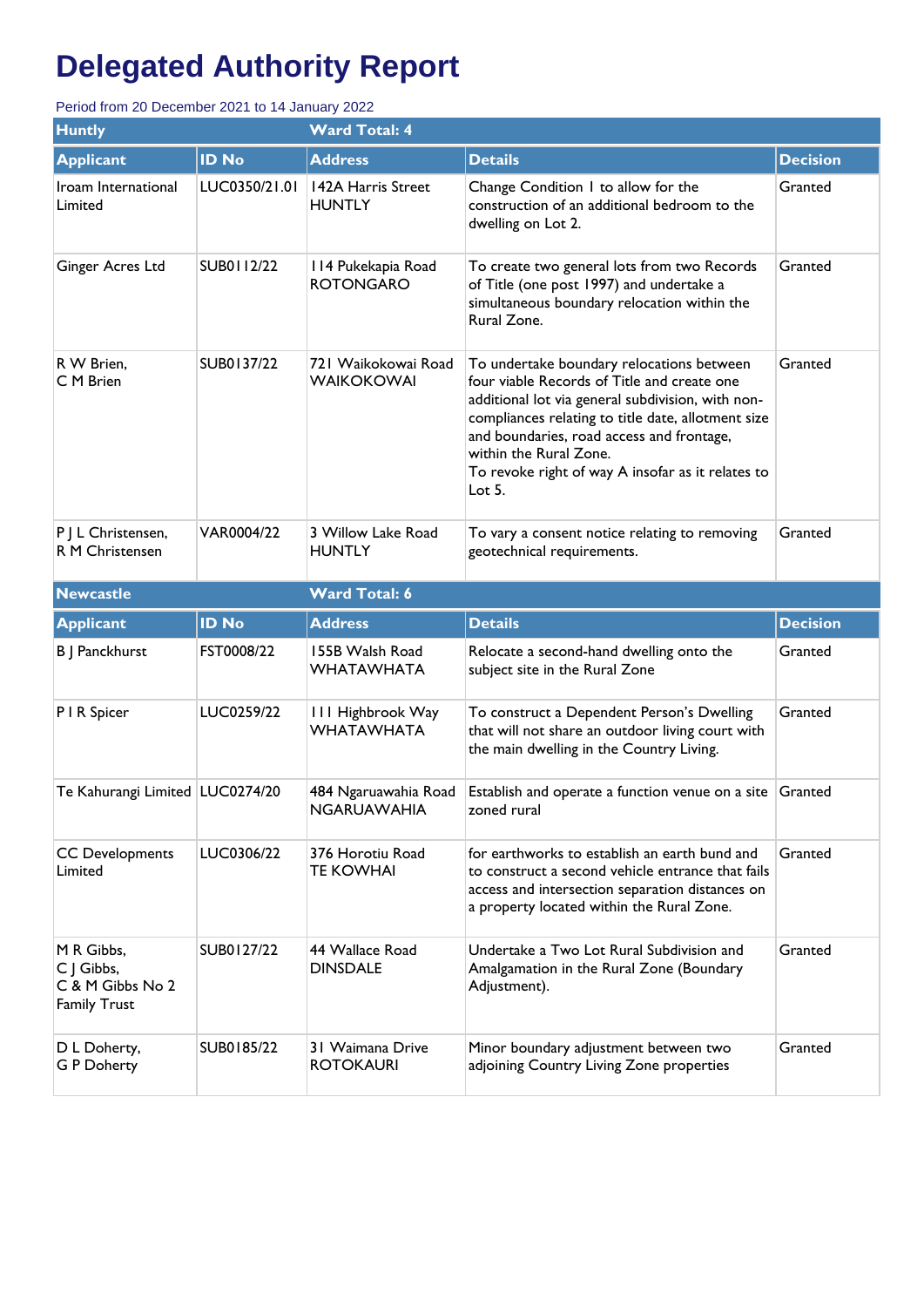| <b>Ngaruawahia</b>                                                                                                               |              | <b>Ward Total: 10</b>                     |                                                                                                                                                                                                                                                                                                                                                                                                 |                 |  |  |
|----------------------------------------------------------------------------------------------------------------------------------|--------------|-------------------------------------------|-------------------------------------------------------------------------------------------------------------------------------------------------------------------------------------------------------------------------------------------------------------------------------------------------------------------------------------------------------------------------------------------------|-----------------|--|--|
| <b>Applicant</b>                                                                                                                 | <b>ID No</b> | <b>Address</b>                            | <b>Details</b>                                                                                                                                                                                                                                                                                                                                                                                  | <b>Decision</b> |  |  |
| C Holmes                                                                                                                         | LUC0055/22   | 127 Old Taupiri Road<br>NGARUAWAHIA       | Construct a second dwelling in the Country<br>Living Zone that exceeds the maximum building<br>height.                                                                                                                                                                                                                                                                                          | Granted         |  |  |
| Tainui Group<br>Holdings Limited                                                                                                 | LUC0088/22   | 15 River Road<br>NGARUAWAHIA              | To relocate a heritage building (Police Cell<br>Block) located at 10 Waikato Esplanade,<br>Ngaruawahia to a new location within the same<br>property;<br>and<br>To relocate a heritage building (Police House)<br>located at 10 Waikato Esplanade, Ngaruawahia<br>to another property at 15 River Road,<br>Ngaruawahia.                                                                         | Granted         |  |  |
| L & T Homes Limited LUC0208/22                                                                                                   |              | 2 Landon Lane PVT<br><b>HORSHAM DOWNS</b> | To construct a Dwelling and Dependent<br>Person's Dwelling that does not share an<br>outdoor living court and exceeds the permitted<br>building coverage in the Country Living Zone.                                                                                                                                                                                                            | Granted         |  |  |
| Perez Livestock<br><b>Trading Limited</b>                                                                                        | LUC0287/22   | 303 Waingaro Road<br><b>NGARUAWAHIA</b>   | To reduce a setback from a river for a future<br>dwelling to be constructed on Lot 2 of<br>SUB0071/22.                                                                                                                                                                                                                                                                                          | Granted         |  |  |
| Swordfish Projects<br>Limited                                                                                                    | LUC0497/21   | 15 Galbraith Street<br><b>NGARUAWAHIA</b> | Comprehensive Residential Development<br>including 20 residential lots and associated<br>other lots.                                                                                                                                                                                                                                                                                            | Granted         |  |  |
| Affco New Zealand<br>Limited                                                                                                     | LUC0587/21   | 6128 Great South Road<br><b>HOROTIU</b>   | Construct two signs in the Industrial Zone that<br>do not comply with the permitted sign area and<br>number of signs per site.                                                                                                                                                                                                                                                                  | Granted         |  |  |
| Perez Livestock<br><b>Trading Limited</b>                                                                                        | SUB0071/22   | 303 Waingaro Road<br><b>NGARUAWAHIA</b>   | <b>Subdivision Component:</b><br>To undertake a boundary relocation between<br>two records of titles in common ownership<br>which is unable to comply with vehicle entrance<br>separation and minimum lot frontage in the<br>Rural Zone.                                                                                                                                                        | Granted         |  |  |
| G J & R W Ballard<br>Trust,<br><b>Ballard Corporate</b><br>Trustee Limited,<br>Accountants on<br>London Trustees<br>2011 Limited | SUB0144/22   | 2 Boyd Road<br><b>GORDONTON</b>           | Subdivision between nine existing parcels of<br>land to create seven small rural allotments and<br>two farming balance allotments in the Rural<br>Zone.                                                                                                                                                                                                                                         | Granted         |  |  |
| Swordfish Projects<br>Limited                                                                                                    | SUB0168/21   | 15 Galbraith Street<br><b>NGARUAWAHIA</b> | Comprehensive Residential Development<br>(Subdivision and Land Use Consent) to establish<br>20 Dwellings within 20 allotments and two<br>Balance Lots, Formation of a Road to vest,<br>formation of a private shared open space,<br>vesting of a land in relation to wastewater<br>management. Cancellation of Consent Notice<br>11398828.1. Revocation of easements and<br>easements in gross. | Granted         |  |  |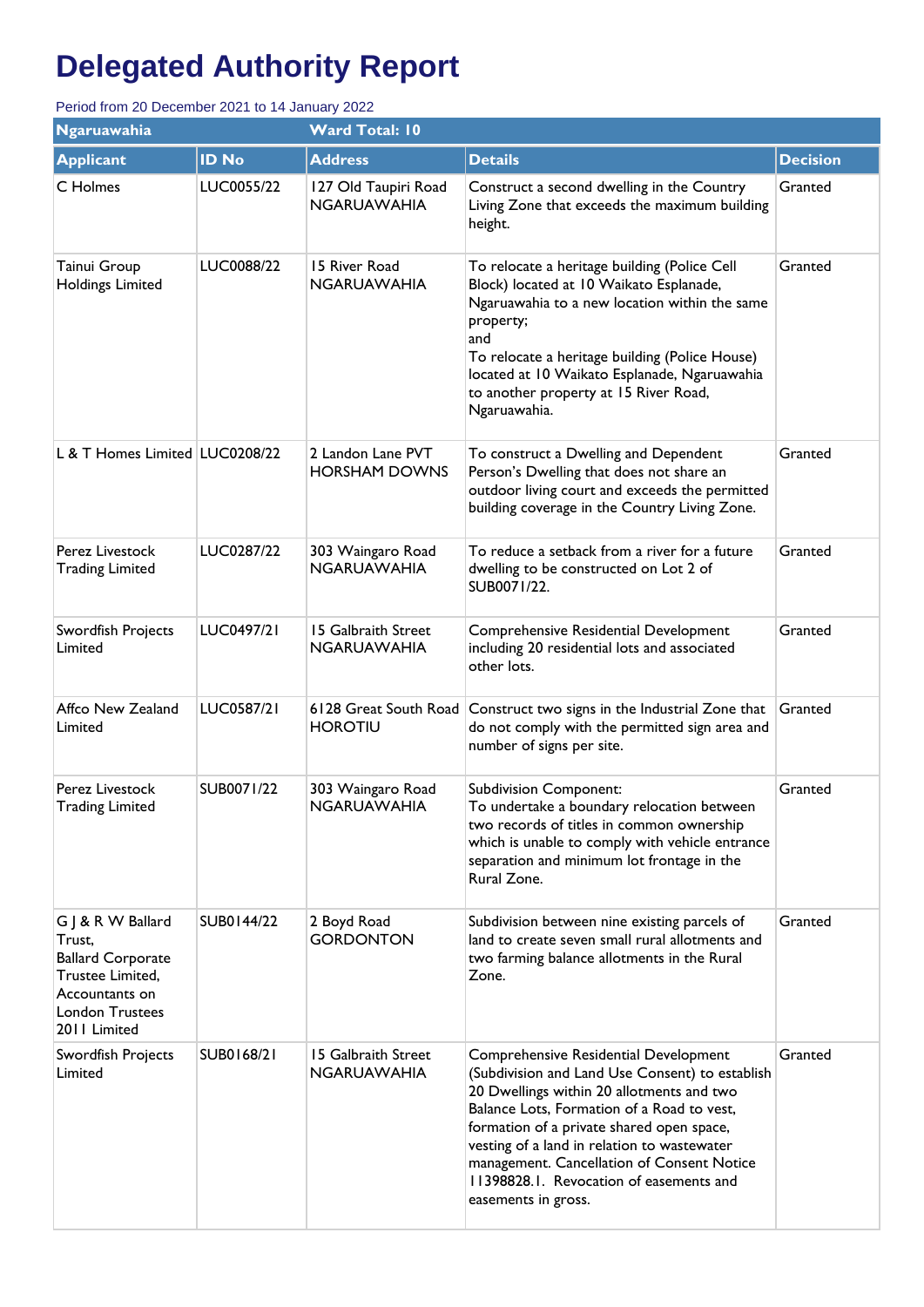| Rata Hill Investments   SUB0194/21<br>1097 Waingaro Road<br>NGARUAWAHIA<br>Limited | To undertake boundary relocations and create<br>additional lots resulting in a total of 8 lots from<br>5 viable Records of Title in the Rural Zone | Granted |
|------------------------------------------------------------------------------------|----------------------------------------------------------------------------------------------------------------------------------------------------|---------|
|------------------------------------------------------------------------------------|----------------------------------------------------------------------------------------------------------------------------------------------------|---------|

| <b>Onewhero-Te Akau</b>                  |              | <b>Ward Total: 2</b>                                       |                                                                                                                                                                                                                                                                                                            |                 |  |
|------------------------------------------|--------------|------------------------------------------------------------|------------------------------------------------------------------------------------------------------------------------------------------------------------------------------------------------------------------------------------------------------------------------------------------------------------|-----------------|--|
| <b>Applicant</b>                         | <b>ID No</b> | <b>Address</b>                                             | <b>Details</b>                                                                                                                                                                                                                                                                                             | <b>Decision</b> |  |
| A H Nelson,<br>D A Nelson                | SUB0006/22   | 209 Onewhero-Tuakau<br><b>Bridge Road</b><br><b>TUAKAU</b> | To create three environmental lots from the<br>protection of 12.43ha of significant natural areas<br>outside the EEOA and transfer one<br>environmental lot to a receiver site opposite<br>the donor site within the Rural Zone                                                                            | Granted         |  |
| Passau Farms Limited SUB0042/22          |              | 357 Onewhero-Tuakau<br><b>Bridge Road</b><br><b>TUAKAU</b> | To undertake a subdivision consent to utilise an Granted<br>existing entitlement created from the<br>protection of a Qualifying Natural Feature<br>(QNF) protected through FSUBS08127 on a<br>Record of Title, where the proposed lot will be<br>created on another title within the same<br>property.     |                 |  |
| Raglan                                   |              | <b>Ward Total: 13</b>                                      |                                                                                                                                                                                                                                                                                                            |                 |  |
| <b>Applicant</b>                         | <b>ID No</b> | <b>Address</b>                                             | <b>Details</b>                                                                                                                                                                                                                                                                                             | <b>Decision</b> |  |
| C F Beehan,<br>S Iwai                    | LUC0138/22   | 671B Wainui Road<br><b>RAGLAN</b>                          | To construct a new dwelling that infringes<br>building setbacks in the Coastal Zone (ODP)<br>and earthworks within an SNA in a Rural Zone<br>(PDP)                                                                                                                                                         | Granted         |  |
| Lee Property<br><b>Solutions Limited</b> | LUC0176/22   | 26 Rangitahi Road<br><b>RAGLAN</b>                         | Construct a mixed use, residential and<br>commercial development consisting of 11<br>residential units and one commercial building of<br>either two or three tenancies and associated<br>unit title subdivision, within the Rangitahi Living<br>Zone on a site identified for the purposes of<br>mixed use | Granted         |  |
| Haarewa Housing<br>Limited               | LUC0190/22   | 56 Rangitahi Road<br><b>RAGLAN</b>                         | Construct a five unit residential development<br>and associated unit title subdivision, within the<br>Rangitahi Living Zone on a site identified for the<br>purposes of a commercial activity (indicatively<br>tourism focused)                                                                            | Granted         |  |
| Rangitahi Limited                        | LUC0191/22   | 29 Rangitahi Road<br><b>RAGLAN</b>                         | To construct a Stage I commercial<br>development of a permanent commercial<br>building comprising three tenancies, a<br>temporary commercial building comprising<br>either one or two tenancies and temporary on-<br>site parking within the Rangitahi Living Zone on<br>a site identified for Mixed-Use   | Granted         |  |
| J R Watson                               | LUC0256/22   | 7A Whaanga Road<br><b>WHALE BAY</b>                        | To construct a dwelling and a second dwelling<br>without an onsite living court and with non-<br>compliances in relation to height, daylight                                                                                                                                                               | Granted         |  |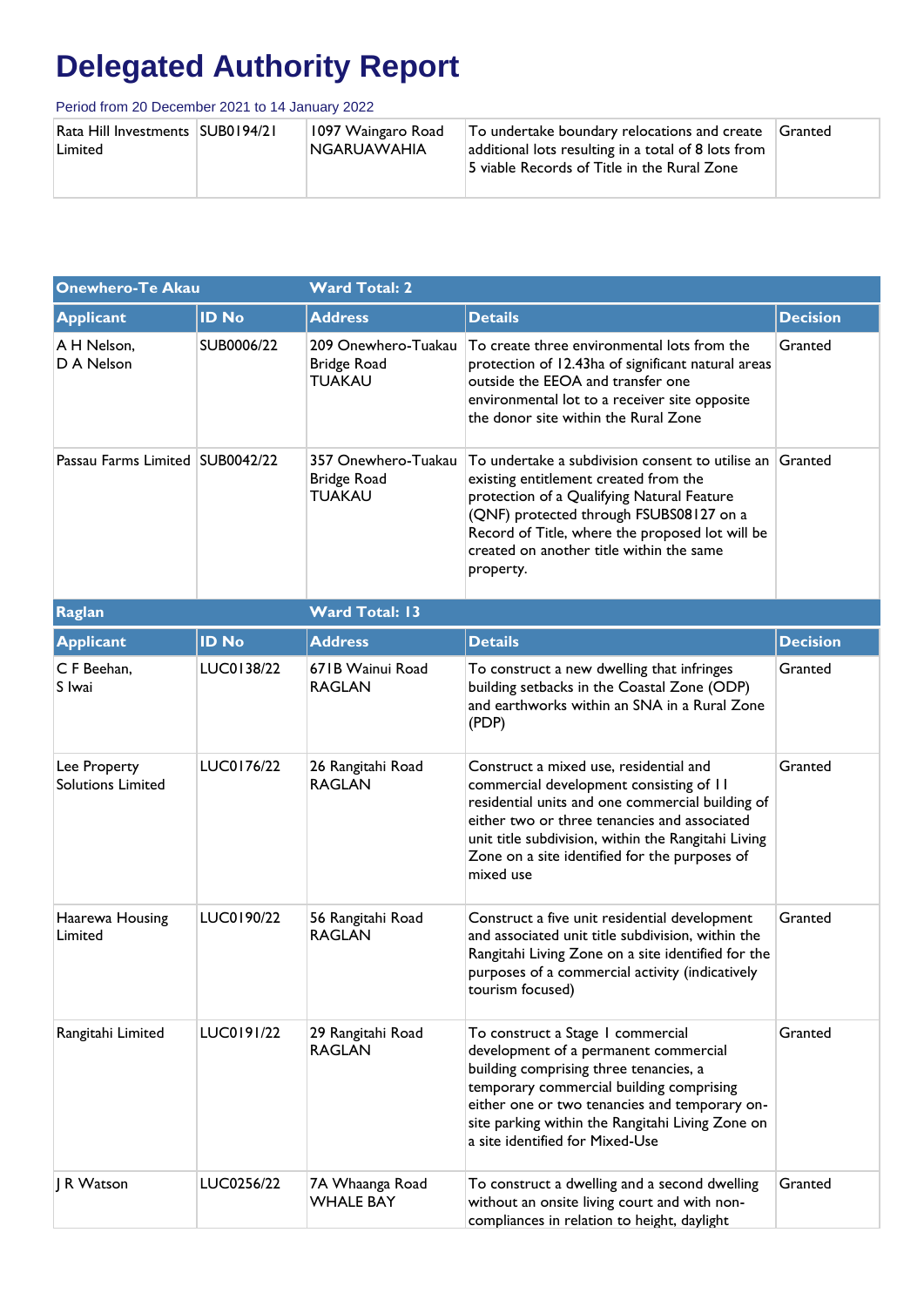| <b>MCK Trust</b>                                  |               |                                     | Proposed Plan: Subdivision of a Record of Title<br>containing a Significant Natural Area, which is<br>already divided by the lot boundaries in the<br>Rural Zone.                                                                                                                                          |                 |
|---------------------------------------------------|---------------|-------------------------------------|------------------------------------------------------------------------------------------------------------------------------------------------------------------------------------------------------------------------------------------------------------------------------------------------------------|-----------------|
| N G Wakelin,<br>A A O'Connor,                     | SUB0143/22    | 205 Matangi Road<br><b>MATANGI</b>  | impervious surfaces and infringe the road<br>boundary setback.<br>Operative Plan: Boundary relocation resulting in Granted<br>2 rural-residential lots in the Rural Zone.                                                                                                                                  |                 |
| Urban Homes NZ<br>Limited                         | LUC0227/22    | 5E Woodcock Road<br><b>TAMAHERE</b> | To construct a dwelling that will exceed the<br>permitted earthworks volume, exceed                                                                                                                                                                                                                        | Granted         |
| <b>Applicant</b>                                  | <b>ID No</b>  | <b>Address</b>                      | <b>Details</b>                                                                                                                                                                                                                                                                                             | <b>Decision</b> |
| <b>Tamahere</b>                                   |               | <b>Ward Total: 2</b>                |                                                                                                                                                                                                                                                                                                            |                 |
| Rangitahi Limited                                 | SUB0173/18.06 | Opotoru Road<br><b>RAGLAN</b>       | S127 RMA 1991 - To Change Conditions of<br>Consent to enable additional Comprehensive<br>Residential Development Lots                                                                                                                                                                                      | Granted         |
| <b>B C Hammond</b>                                | SUB0132/22    | 2 Point Street<br><b>RAGLAN</b>     | To convert a cross lease title to a fee simple<br>title in the Living Zone where the subdivision<br>results in a non-compliance with the access<br>standards.                                                                                                                                              | Granted         |
| Haarewa Housing<br>Limited                        | SUB0117/22    | 56 Rangitahi Road<br><b>RAGLAN</b>  | Construct a five unit residential development<br>and associated unit title subdivision, within the<br>Rangitahi Living Zone on a site identified for the<br>purposes of a commercial activity (indicatively<br>tourism focused)                                                                            | Granted         |
| Lee Property<br><b>Solutions Limited</b>          | SUB0111/22    | 26 Rangitahi Road<br><b>RAGLAN</b>  | Construct a mixed use, residential and<br>commercial development consisting of 11<br>residential units and one commercial building of<br>either two or three tenancies and associated<br>unit title subdivision, within the Rangitahi Living<br>Zone on a site identified for the purposes of<br>mixed use | Granted         |
| Rangitahi Limited                                 | LUC0309/18.03 | Opotoru Road<br><b>RAGLAN</b>       | S127 RMA 1991 - Change of Condition 1 to<br>LUC0309/18                                                                                                                                                                                                                                                     | Granted         |
| The Rural<br><b>Connectivity Group</b><br>Limited | LUC0301/22    |                                     | S139 application for the proposal to establish,<br>operate and maintain a telecommunication<br>facility (Paper Road opposite 42 Kawhia Road<br>TE MATA).                                                                                                                                                   | Approved        |
| S R Tabrum,<br>L M Mitchell                       | LUC0284/22    | 2 Mahana Place<br><b>RAGLAN</b>     | To construct a deck within the road boundary<br>setback in the Living Zone.                                                                                                                                                                                                                                | Granted         |
| M C Adams,<br>A M Adams                           | LUC0258/22    | 18 Maataitai Road<br><b>RAGLAN</b>  | To construct a dwelling that exceeds the<br>permitted volume of earthworks and will<br>protrude through daylight admission on the<br>Southern boundary in the Rangitahi Living Zone                                                                                                                        | Granted         |
|                                                   |               |                                     | admission, number of dwellings, living court and<br>earthworks in the Living Zone.                                                                                                                                                                                                                         |                 |